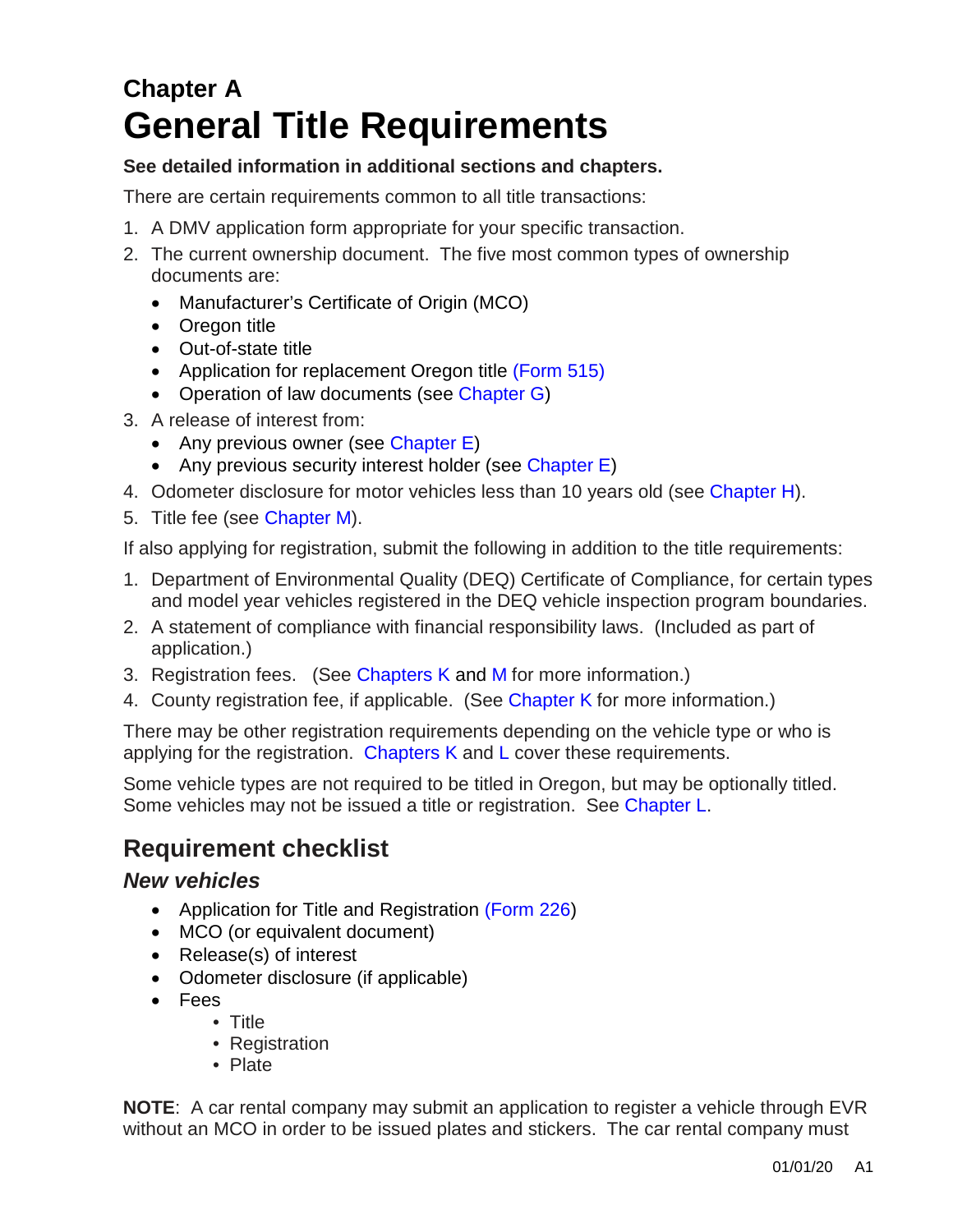be an Oregon licensed dealer. All transactions submitted by a car rental company that are not submitted through EVR must have the MCO with the transaction.

#### *Out-of-state vehicles*

- Application for Title and Registration [\(Form 226\)](https://www.odot.state.or.us/forms/dmv/226fill.pdf)
- Out-of-state title or equivalent documents
- Release(s) of interest
- Odometer disclosure (if applicable)
- Vehicle identification number inspection (VIN)
- Fees
	- Title
	- VIN inspection
	- Registration
	- Plate

#### *Oregon vehicles*

- Application for Title and Registration (Form 226)
- Oregon title or equivalent document
- Release(s) of interest
- Purchase date
- Odometer disclosure *(if applicable)*
- Fees
	- Title transfer
	- Registration

#### *Oregon vehicle – replacement title only*

- Application for Replacement Title (Form 515)
- Signatures of applicants
- If registered owner applying, all registered owners must sign.
- If a security interest holder is on the record, the security interest holder must sign.
- Fees
	- Replacement title

#### *Oregon vehicle – replacement title & transfer*

*(May be applied for only when vehicle is not subject to federal odometer requirements, or when one registered owner will remain on the title)* 

- Application for Replacement Title [\(Form 515\)](https://www.odot.state.or.us/forms/dmv/515fill.pdf)
- Application for Title and Registration [\(Form 226\)](https://www.odot.state.or.us/forms/dmv/226fill.pdf)
- Release(s) of interest
- Lien release (unique line stamp and signature from lenders)
- Bills of sale
- Purchase date
- Fees
	- Title transfer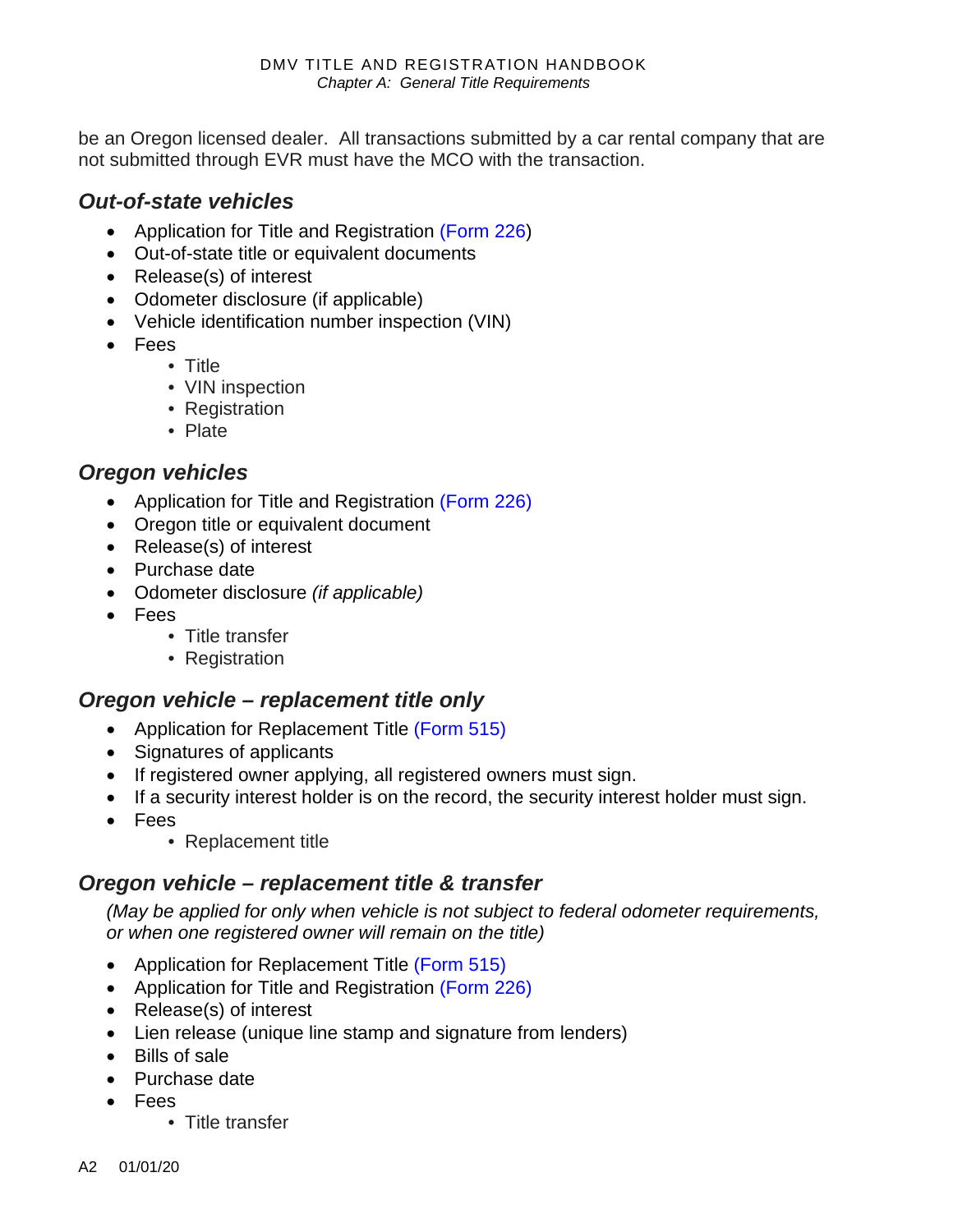#### *Registration requirements*

- Application [\(Form 226](https://www.odot.state.or.us/forms/dmv/226fill.pdf) or [Form 268\)](https://www.odot.state.or.us/forms/dmv/268fill.pdf)
- Domicile certification (on application)
- Insurance/financial responsibility certification (if applicable)
- DEQ Certification of Compliance (for certain model year vehicles in DEQ areas)
- HVUT (if motorized/55,000 lbs or more GVW)
- Fees
	- Registration
	- County registration fees (if applicable)
	- Plate (if plates issued)
	- Surcharge fees (if applicable)

## **Customer name, number, and address**

#### *Individual customer number*

A customer number for an individual person is usually their Oregon Driver License (ODL) number. If the customer does not have an ODL, use their Oregon instruction permit number or their Oregon ID card number. If they have none of these, leave the field on the application blank.

Each individual customer that completes transactions with DMV has one file that contains the customer's personal data such as name and address, date of birth and other data pertaining just to that person. This file is linked to all of that person's DMV files such as driving and vehicle information.

#### *Business customer number*

DMV assigns a customer number to every business, lender, etc., that appears on vehicle title records. A customer file for a business contains data such as name and address.

#### *Name*

If the customer does not want to use the name currently shown on their ODL, ID card, or instruction permit, they must contact DMV and change their record to show the name they want to use. If they do not change their record prior to title issuance, the name printed on the title will not match exactly the name as it appears on the application.

There are limited exceptions to the requirement to change a name in DMV's records first, such as when the customer needs to use a different name for reasons of marriage or divorce, gender change, or for any other legal name change.

If a difference in names between the title application and DMV's records is only an initial, nickname, or change in surname order, DMV will issue the title with the name currently listed in DMV's records.

#### *Address*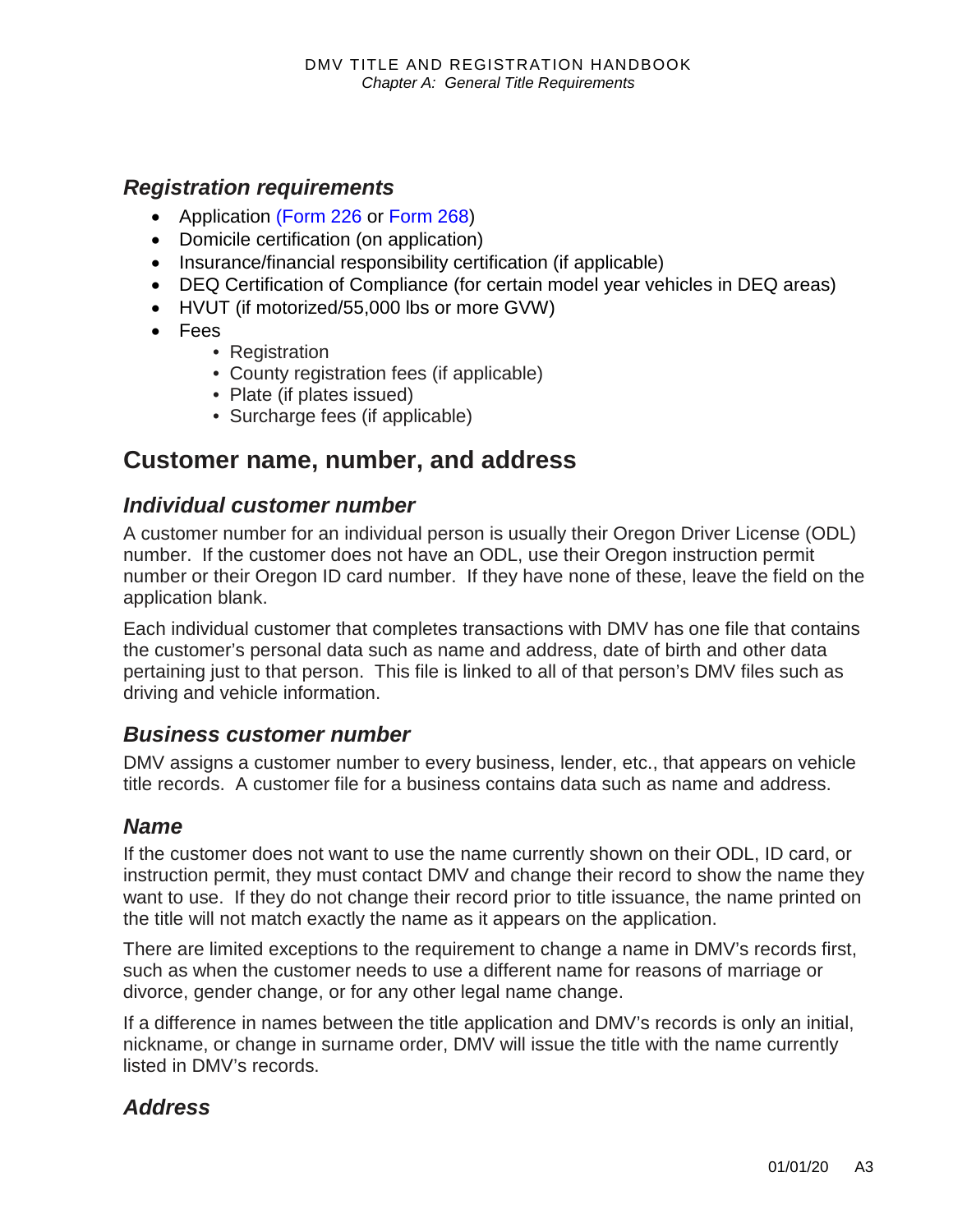DMV maintains one record for each customer. When customers change their address with DMV, they notify us once, and then all of their records are changed. The notice to DMV may be in the form of an address change notice or when an application is submitted with a new address.

If an application shows a new address, the address for the **first** owner listed is the only one that DMV will change. DMV does not change other owners' addresses listed on the application.

When DMV processes an address change for an individual, DMV mails a sticker showing the new address to the customer to be applied to their ODL, ID, or instruction permit card.

### *Completing applications*

Complete the title application using the customer's Oregon driver license, ID card, instruction permit number, or customer number (for businesses) and their date of birth (for individuals). **DMV must have this information for EVERY owner shown on the application, including lenders.** If you do not list the customer number and date of birth on the application, it may slow the application process.

For a business, ask for the customer number that DMV has assigned them. If a business does not know their customer number, you may contact DMV in Salem at (503) 945-5457 for the information.

If any buyer does not have an ODL, Oregon driver permit, Oregon ID card, or Oregon assigned customer number, leave this field blank on the application and DMV will create a customer record for them and assign a number.

# **Checklist for submitting transactions**

These are common items found missing in transactions submitted. Please check for the following before submitting a transaction:

|                                                       | 1. FEES |                                                                                                                                                                                                                                                                                                                                                                              |  |  |
|-------------------------------------------------------|---------|------------------------------------------------------------------------------------------------------------------------------------------------------------------------------------------------------------------------------------------------------------------------------------------------------------------------------------------------------------------------------|--|--|
|                                                       | а.      | The correct fees for title, registration, plates, etc.                                                                                                                                                                                                                                                                                                                       |  |  |
|                                                       | b.      | A clear explanation of the registration fees that were collected (i.e. replacement<br>plates, plate transfers, plate surcharges, etc.).                                                                                                                                                                                                                                      |  |  |
|                                                       | C.      | Complete the shaded fee section on the front of the Application for Title to break<br>down title and registration fees. Although this area says "For DMV Use Only,"<br>DMV prefers that dealers complete the fee section of the application.                                                                                                                                 |  |  |
| 2. APPLICATION CLEARLY LISTS ALL REGISTERED OWNERS OR |         |                                                                                                                                                                                                                                                                                                                                                                              |  |  |
| LESSEE/LESSORS & SECURITY INTEREST HOLDER(S)          |         |                                                                                                                                                                                                                                                                                                                                                                              |  |  |
|                                                       | a.      | List the ODL/customer number for all owners. List dates of birth for individuals.<br>If different from DMV records, provide current address of the primary registered<br>owner or lessee listed first on application (check against their Oregon Driver<br>License, Oregon ID Card, or Instruction Permit). Leave ODL/customer number<br>blank when owner does not have one. |  |  |
|                                                       | b.      | If there are two signatures on the bottom of the application for title, both parties<br>must be listed as owners on the application (joint registered owners or                                                                                                                                                                                                              |  |  |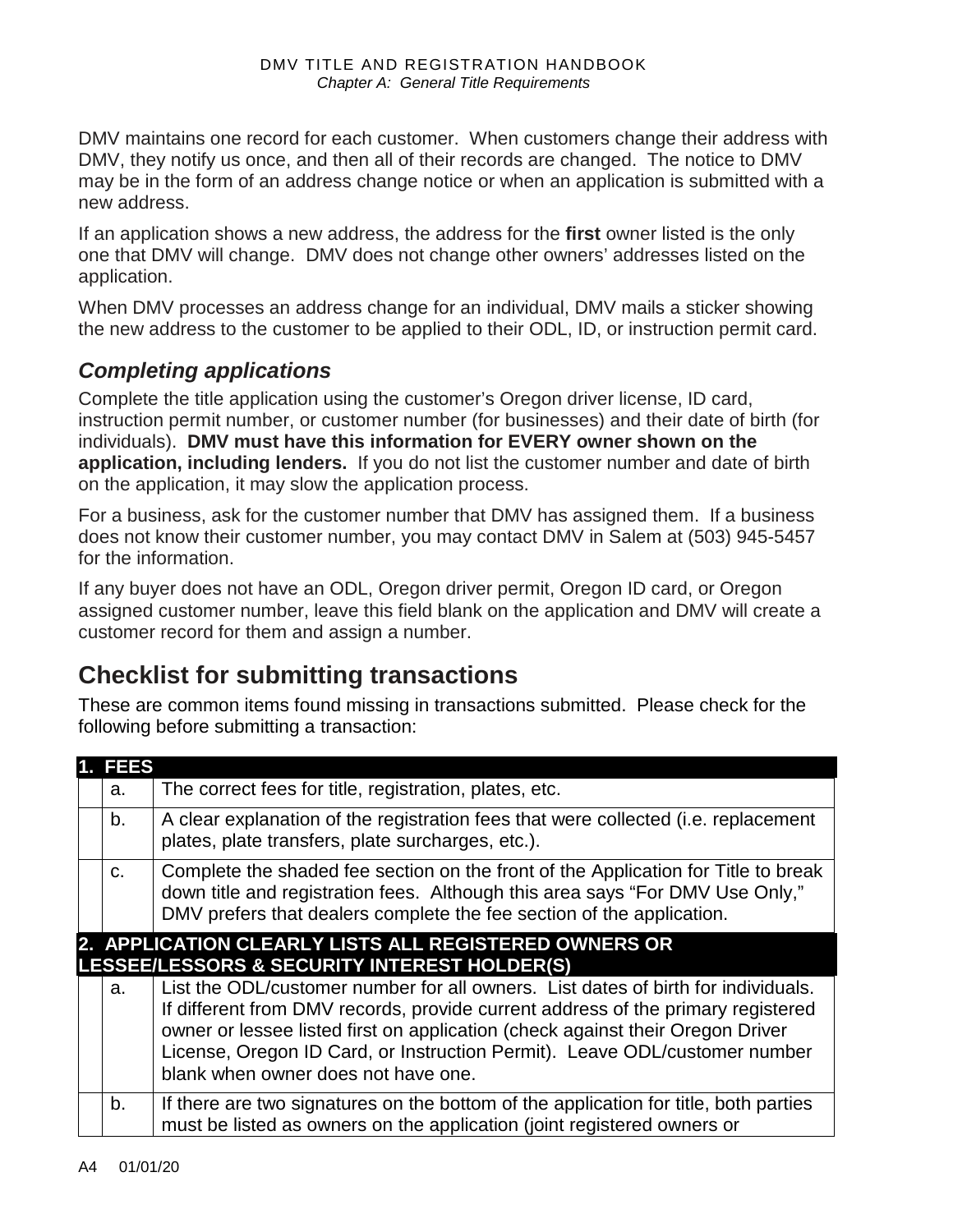|    | lessee/lessor).                                                                                                                                                                                                                                                                                                                                       |
|----|-------------------------------------------------------------------------------------------------------------------------------------------------------------------------------------------------------------------------------------------------------------------------------------------------------------------------------------------------------|
| C. | If one or more of the owners listed on the application are the same as on the<br>ownership document, the current owner(s) must acknowledge and agree to the<br>addition. If a registered owner is added or removed from a title with a security<br>interest holder, DMV needs authorization from the security interest holder listed<br>on the title. |
| d. | If the registered owner is an individual, they must provide their actual residence<br>address. A post office box or mail service box by itself is not acceptable.                                                                                                                                                                                     |
| е. | Survivorship may be requested by checking a YES or NO box to indicate<br>survivorship, when two or more new owners are listed on the application for title.<br>If neither box is checked, NO survivorship will be shown on the title.                                                                                                                 |
|    | 3. COMPLETE VEHICLE DESCRIPTION (YEAR, MAKE, BODY STYLE, VIN) ON THE<br><b>APPLICATION</b>                                                                                                                                                                                                                                                            |
| a. | Confirm that the VIN on the application for title matches the VIN on the vehicle<br>and on the ownership document. If the VIN on the vehicle is different, you may<br>need to get a more thorough VIN inspection or a corrected title or MCO<br>depending on where the error occurs in the VIN.                                                       |
| b. | The plate number of a transferred Oregon plate is listed in the "new plate<br>number" box. Information about the vehicle the plate was transferred from is in<br>the "Remarks" section on the front or the back of the application.                                                                                                                   |
|    |                                                                                                                                                                                                                                                                                                                                                       |
|    | 4. ALL ERRORS MADE ON THE DOCUMENTS ARE EXPLAINED                                                                                                                                                                                                                                                                                                     |
| a. | A Statement of Error or Erasure, Form 502, must be completed and attached for<br>name errors only.                                                                                                                                                                                                                                                    |
| b. | A new odometer disclosure must be obtained for errors made while recording<br>the mileage.                                                                                                                                                                                                                                                            |
| C. | Other errors such as the vehicle description, VIN, or address information must<br>be corrected. (See section titled Corrections on title applications in Chapter D.)                                                                                                                                                                                  |
|    | 5. POWER OF ATTORNEY (POA) FORM IS COMPLETED AND ATTACHED                                                                                                                                                                                                                                                                                             |
| а. | The VIN and the named attorney are included on the POA.                                                                                                                                                                                                                                                                                               |
| b. | The POA is exercised on the title.                                                                                                                                                                                                                                                                                                                    |
| C. | The POA is attached to the application.                                                                                                                                                                                                                                                                                                               |
| d. | If the POA is a secure POA (for odometer purposes), it must be allowable for the<br>type of transaction. (See Chapter H for more information on secure POA.)                                                                                                                                                                                          |
|    | 6. FORMER OWNERS HAVE RELEASED THEIR INTEREST                                                                                                                                                                                                                                                                                                         |
| a. | The dealer release is included on the back of the title, on an odometer disclosure<br>form, or on a separate bill of sale.                                                                                                                                                                                                                            |
| b. | Connecting releases for all transfers of ownership of the vehicle are included.                                                                                                                                                                                                                                                                       |